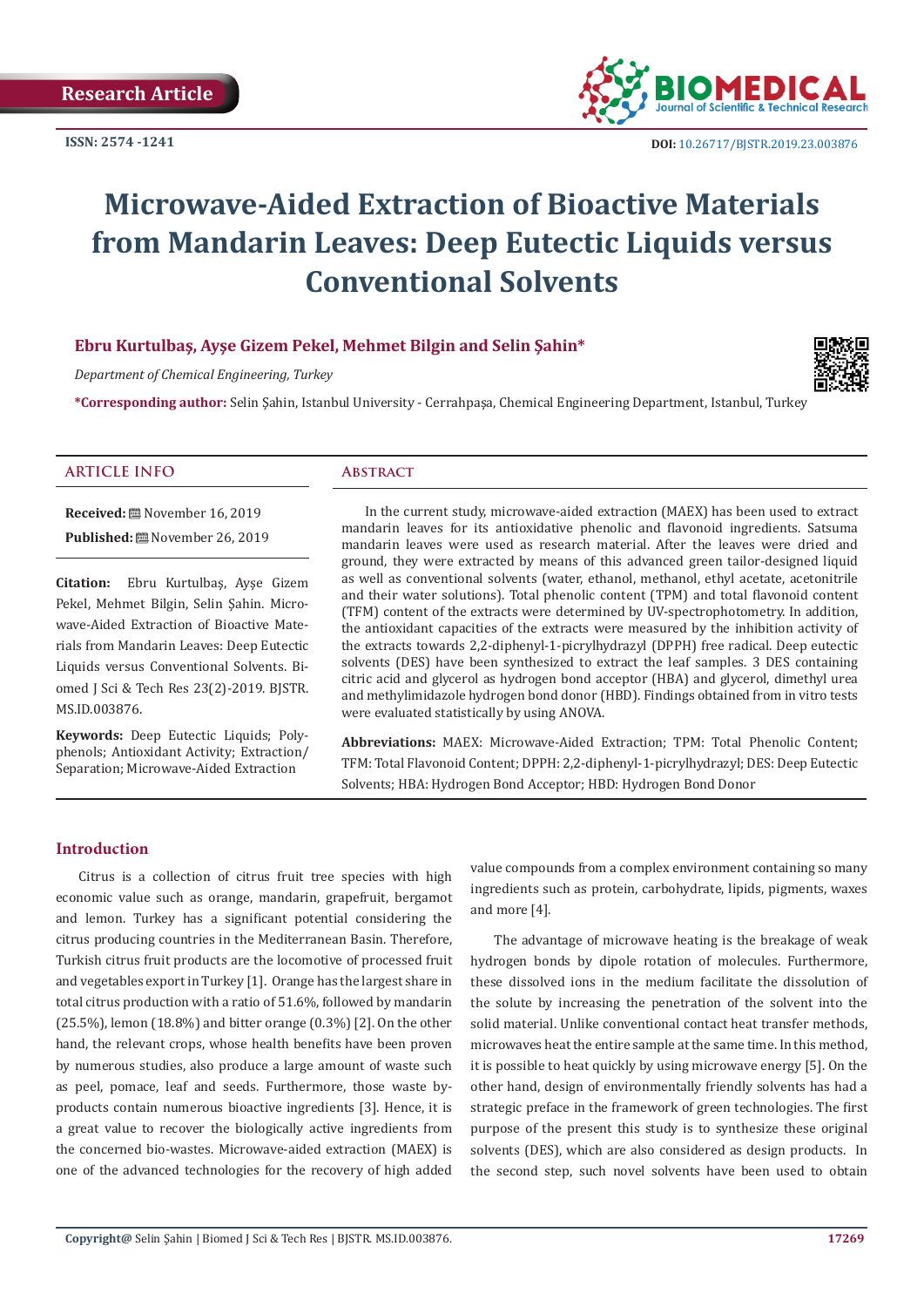phenolic antioxidants from citrus bio-waste through MAEX. Finally, the findings of DES have been compared to those of traditionally used solvents for control reasons.

#### **Materials and Methods**

#### **Materials**

Mandarin leaves used in the current study were obtained from the Western Mediterranean Agricultural Research Institute (BATEM). After drying at room temperature, it was stored in a dark and closed conditions. Ethanol, methanol, hexane, citric acid, and glycerol were from Merck (Darmstadt, Germany), while 2,2-diphenyl-1-picrylhydrazyl (DPPH), Folin-Cioacalteu,  $\text{Na}_2\text{CO}_3$ , methyimidazole and dimethylurea were of Sigma-Aldrich (St. Louis, MO, USA).

#### **Preparation of DES**

DES is a combination of a hydrogen bond acceptor (HBA) and a hydrogen bond donor (HBD). In this study, the DES combinations were prepared by using a heater assisted by an agitation at 80 ºC [6]. Table 1 shows the physical properties of the solvent systems. A pH meter (Metler Toledo, S220-K Seven Compact Schwerzebbach, Switzerland) and density meter (Anton Paar 4500, Graz, Austria) were applied for the measurements of pH and density.

**Table 1:** Physical properties used in the solvent systems for the extraction of mandarin leaves through microwave-aided extraction.

|   | <b>Solvent Type</b>      | <b>Molar Proportion</b>  | Density $(g \, mL^{-1})$ | pH   | Color     |
|---|--------------------------|--------------------------|--------------------------|------|-----------|
|   | Water                    |                          | 1.000                    | 7.00 | Colorless |
| 2 | Ethanol                  | $\overline{\phantom{a}}$ | 0.789                    | 7.33 | Colorless |
| 3 | Methanol                 | $\overline{\phantom{0}}$ | 0.791                    | 6.94 | Colorless |
| 4 | <b>Ethyl Acetate</b>     | $\overline{\phantom{0}}$ | 0.894                    | 5.23 | Colorless |
| 5 | Acetonitrile             | $\overline{\phantom{a}}$ | 0.786                    | 6.32 | Colorless |
| 6 | Glycerol/Methylimidazole | 4/1                      | 1.217                    | 9.4  | Colorless |
|   | Glycerol/Dimethyl urea   | 2/1                      | 1.189                    | 7.7  | Colorless |
| 8 | Citric acid/Glycerol     | 1/4                      | 1.248                    | 1.5  | Colorless |

## **Procedure for MAEX**



Figure 1: Schematic representation of the microwaveaided extraction.



**Figure 2:** Mandarin leaf extracts obtained by several solvent systems through microwave-aided extraction.

This process was performed with Milestone NEOS-GR model microwave oven (Figure 1) under 500 W for 90 sec based on the preliminary experiments. Subsequently, the extracts obtained by each solvent system were centrifuged at 5000 rpm for 25 minutes in a centrifuge (Nüve, CN 180). The obtained extracts (Figure 2) were decanted and stored in cold and darkness. Each sample was passed through a 0.45 µm regenerated cellulose filter with a syringe and transferred to 1.2 mL vials before proceeding to the *in vitro* tests.2.4. *In vitro* tests for bioactive properties Total phenolic (TPM) and flavonoid (TFM) materials in the extracts were analyzed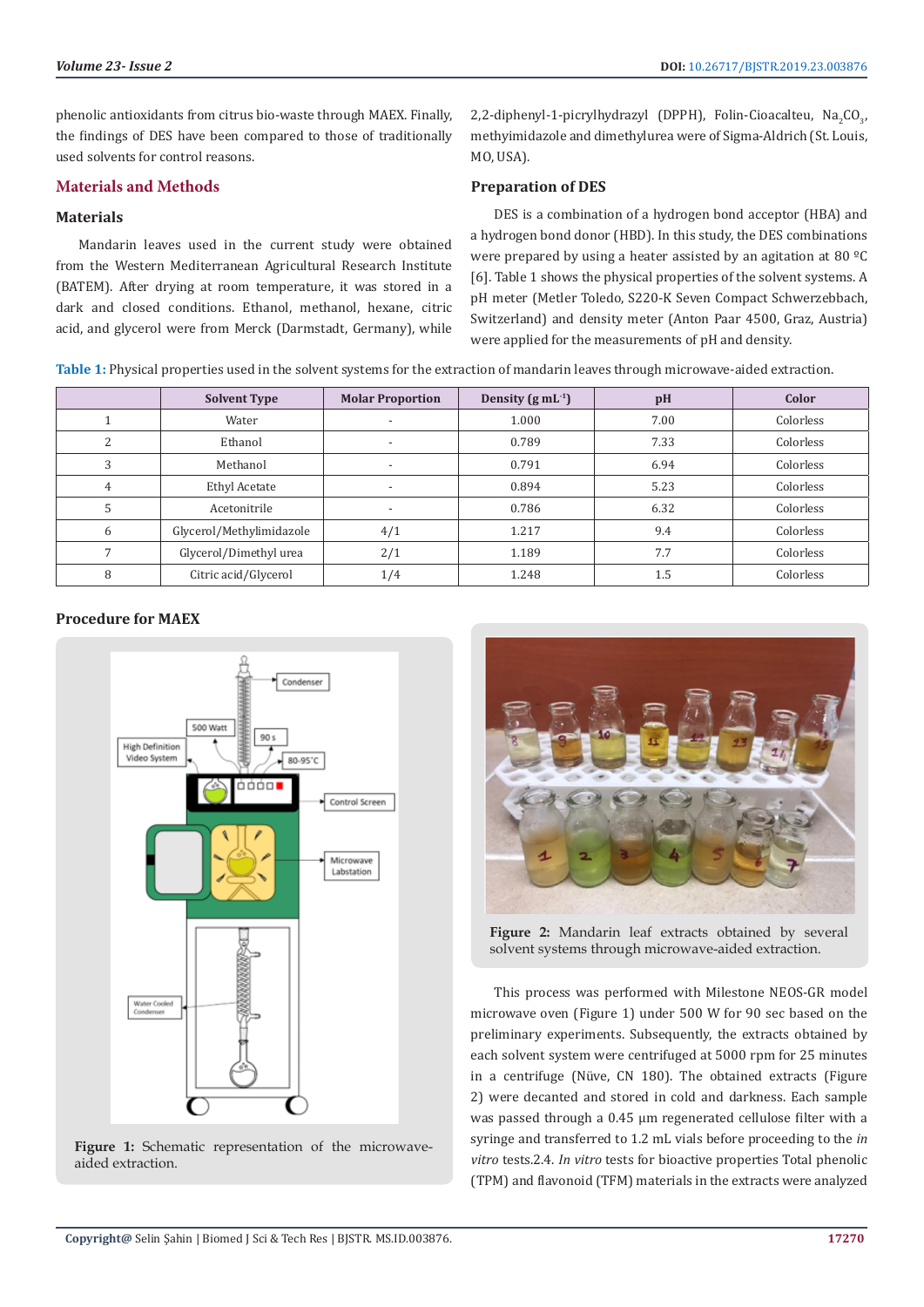In order to analyse the findings (the means of three replicates) of the *in vitro* tests statistically, Tukey's test was used as analysis of variance (ANOVA) statistical testing by means of InStat software

explained in our previous paper [10].

(GraphPad, San Diego, CA, USA).

**Statistical Analysis**

spectrophotometrically (PG Instruments, T60/Leicestershire, Leicester, England) at 765 nm [7] and 510 nm [8], respectively. The results were given as mg gallic acid (mg-GAE/g-DS) and catechin (mg-CE/g-DS) equivalents per gram dried leaf sample. As for antioxidant activity, inhibition of the free radical (DPPH) was measured at at 517 nm [9]. The antioxidant activity of the samples was described as inhibition of the DPPH radical (% inhibition) as

# **Results and Discussion**

#### **Comparison of the Performances of the Solvent Systems**

**Table 2:** Effects of solvent type on the bioactive contents of mandarin leaf extract obtained by microwave-aided extraction\*.

|                |                          | <b>Water Proportion</b> | <b>TPM</b>                  | <b>DPPH</b>                    | <b>TFM</b>                   |
|----------------|--------------------------|-------------------------|-----------------------------|--------------------------------|------------------------------|
|                | <b>Sample Name</b>       | $(\frac{0}{0}, v/v)$    | $(mg-GAE/g-DS)$             | (inhibition %)                 | $(mg-CE/g-DS)$               |
| $\mathbf{1}$   | Pure Water               | 100                     | 13,00± 0,007 <sup>a</sup>   | $40,51\pm0,002^{\rm a}$        | 21,30±0,000 <sup>a</sup>     |
| 2              | Ethyl Alcohol            | $\boldsymbol{0}$        | $4,30\pm0,000$ <sup>b</sup> | $12,35\pm0,005^{\rm b}$        | 11,35±0,001 <sup>b</sup>     |
|                |                          | 50                      | 27,94±0,003c                | 68,66±0,001 <sup>c</sup>       | $45,35\pm0,000$ <sup>c</sup> |
| 3              | Methyl Alcohol           | $\boldsymbol{0}$        | $6,16\pm0,001$ <sup>d</sup> | 19,31±0,004 <sup>d</sup>       | $13,01\pm0,001$ <sup>d</sup> |
|                |                          | 50                      | 16,44±0,006 <sup>e</sup>    | 47,40±0,002 <sup>e</sup>       | 25,45±0,002 <sup>e</sup>     |
| $\overline{4}$ | <b>Ethyl Acetate</b>     | $\boldsymbol{0}$        | 20,26±0,005f                | 57,15±0,005f                   | 37,06±0,003f                 |
|                |                          | 50                      | $2,01\pm0,000$ <sup>g</sup> | $6,24\pm0,000$ <sup>g</sup>    | $5,55\pm0,001$ <sup>g</sup>  |
| 5              | Acetonitrile             | $\mathbf{0}$            | 2,35±0,0001 <sup>h</sup>    | $5,46 \pm 0,005$ <sup>h</sup>  | 11,35±0,002 <sup>b</sup>     |
|                |                          | 50                      | 27,84±0,000'                | 69,05±0,004c                   | 53,65±0,001 <sup>h</sup>     |
| 6              | Glycerol/Methylimidazole | $\boldsymbol{0}$        | $13,14\pm0,002k$            | $0,33\pm0,001$ <sup>1</sup>    | $10,52\pm0,000$              |
|                |                          | 50                      | $15,51\pm0,003$             | $8,91\pm0,004$ <sup>k</sup>    | $13,84\pm0,000$ <sup>k</sup> |
| $\overline{7}$ | Glycerol/Dimethyl urea   | $\boldsymbol{0}$        | $7,46 \pm 0,004^m$          | $11,96 \pm 0,003$ <sup>b</sup> | $12,18\pm0,001$              |
|                |                          | 50                      | 14,87±0,005 <sup>n</sup>    | 31,27±0,001 <sup>1</sup>       | 26,28±0,003m                 |
| 8              | Citric acid/Glycerol     | $\boldsymbol{0}$        | $5,90\pm0,006$ °            | $15,60\pm0,000$ <sup>m</sup>   | $4,72\pm0,000$ <sup>n</sup>  |
|                |                          | 50                      | 14,47±0,003 <sup>p</sup>    | 34,59±0,004 <sup>n</sup>       | 23,79±0,001°                 |

Note: \*Data are given as the mean  $(n = 3)$  ± standard deviation. Lines not sharing a common letter (a, b, c and d) indicate significant differences at p < 0.001

Table 2 demonstrates the phenolic and flavonoid ingredients and antioxidant activity of the mandarin leaf extracts obtained by MAEX. TPM changed between 2,01 and 27, 94 mg-GAE/g-DS, whereas TFM varied from 5,55 to 53,65 mg-CE/g-DS in the extracts obtained by several solvent systems. Phenolic contents of each solvent were statistically different at p < 0.001. As for TFM, pure ethanol and acetonitrile extracts produced similar values at p > 0.05. The poorest yields of TPM and TFM were obtained by ethyl acetate-water solution, whilst the greatest TPM and TFM were achieved by ethanol-water and acetonitrile-water solutions, respectively. On the other hand, the highest antioxidant activity was attained by ethanol-water and acetonitrile-water solutions (statistically the same at p > 0.05). Glycerol/Methylimidazole combination as DES showed relatively low activity against the selected free radical (Table 2).

# **Effect of Water on the Performances of the Solvent Systems**

Figure 3 demonstrates the water effect in the extractant systems. Addition of 50% water into the selected solvents increased the yields of three dependent variables regularly, except for ethyl acetate. In the ethyl acetate extract, there was almost 10 times decrease in bioactive properties when 50% of water  $(v/v)$  was added into the solvent. The highest rise was observed in the acetonitrile system, where an approximately 14, 13 and 5 times increase in TPM, inhibition power and TFM yields were achieved. It was followed by ethanol system. Regarding DES systems, there was a slight increase in glycerol/methylimidazole liquid, which is an alkaline medium (Table 1). Glycerol/dimethyl urea (neutral medium) and citric acid/glycerol (acidic medium) combinations had almost sim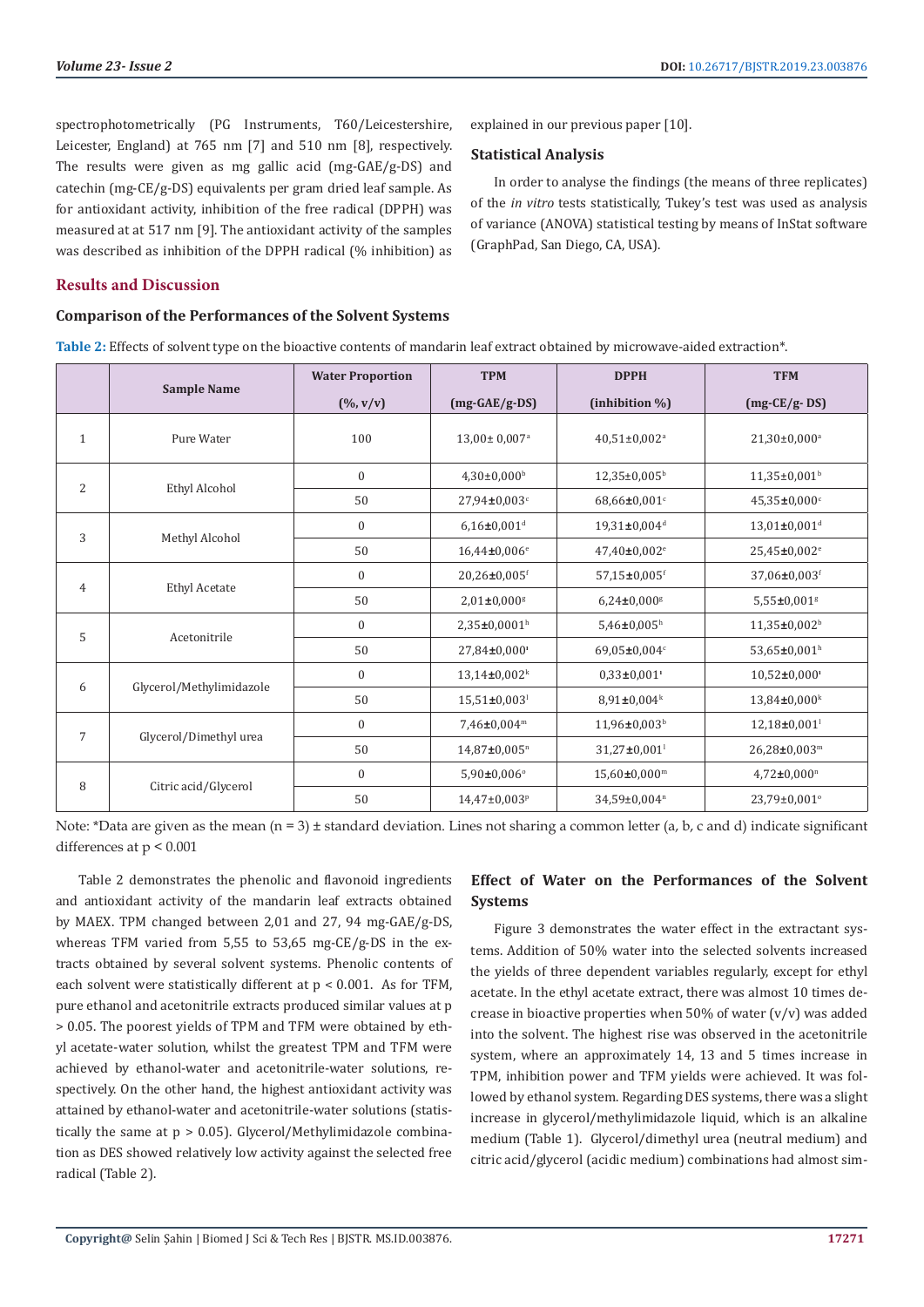ilar tendency towards the bioactivity properties. This output might be expected since acidic nature of the phenolic materials gave rise

to degradation in alkaline extraction conditions [11].



**Figure 3:** Effect of water on the performances of the solvent. Data are given as the mean (n = 3)  $\pm$  standard deviation.

#### **Conclusion**

Satsuma mandarin leaves were observed as potential raw material rich in bioactive ingredients with antioxidant power. The satisfactory correlations between the TPM and antioxidant activity (R2>0,73) and TFM and antioxidant activity (R2>0,88) demonstrate the contribution of phenolics and flavonoids to the antioxidant capacity of the leaves. Aqueous ethyl acetate solution  $(50\% \, \text{y/v})$ was considered to be an insufficient solvent. Aqueous ethyl alcohol and acetonitrile solutions (50%,  $v/v$ ) proved themselves as highly successful solvents. As for the deep eutectic solvents, the best performance was shown by acidic (citric acid/glycerol) and neutral (glycerol/dimethyl urea) ones. The last but not the least, further studies are needed to give a final declaration whether the findings are beneficial to human health.

#### **References**

- 1. H Cetin Bedestenci KS Z (2000) Faculty of Agricultural Economics Kahramanmaras Handan HIT Zhou Z, Faculty of Agricultural Economics Department of Adana, CITRUS PRODUCTION AND FUTURE IN TURKEY, 2000.
- 2. [B Özkan, S Hatırlı, H Akçaöz, CF Karadeniz \(2003\) TURUNÇGİL](http://journal.tarekoder.org/en/issue/25841/272429)  [FİYATLARININ ANALİZİ, Tarım Ekon. Derg 08: 37-49.](http://journal.tarekoder.org/en/issue/25841/272429)
- 3. [S Şahin \(2015\) A novel technology for extraction of phenolic antioxidants](https://www.researchgate.net/publication/275954885_A_novel_technology_for_extraction_of_phenolic_antioxidants_from_mandarin_Citrus_deliciosa_Tenore_leaves_Solvent-free_microwave_extraction)  from mandarin (*Citrus deliciosa Tenore*[\) leaves: Solvent-free microwave](https://www.researchgate.net/publication/275954885_A_novel_technology_for_extraction_of_phenolic_antioxidants_from_mandarin_Citrus_deliciosa_Tenore_leaves_Solvent-free_microwave_extraction)  [extraction. Korean J Chem Eng 32: 950-957.](https://www.researchgate.net/publication/275954885_A_novel_technology_for_extraction_of_phenolic_antioxidants_from_mandarin_Citrus_deliciosa_Tenore_leaves_Solvent-free_microwave_extraction)
- 4. [S Şahin, R Samli, ASB Tan, FJ Barba, F Chemat, et al. \(2017\) Solvent-Free](https://www.ncbi.nlm.nih.gov/pubmed/28672807) [Microwave-Assisted Extraction of Polyphenols from Olive Tree Leaves:](https://www.ncbi.nlm.nih.gov/pubmed/28672807) [Antioxidant and Antimicrobial Properties. Molecules 22: 1056.](https://www.ncbi.nlm.nih.gov/pubmed/28672807)
- 5. [B Kaufmann, P Christen \(2002\) Recent extraction techniques for natural](https://www.ncbi.nlm.nih.gov/pubmed/12018022) [products: microwave-assisted extraction and pressurised solvent](https://www.ncbi.nlm.nih.gov/pubmed/12018022) [extraction. Phytochem Anal 13: 105-113.](https://www.ncbi.nlm.nih.gov/pubmed/12018022)
- 6. [L Duan, LL Dou, L Guo, P Li, EH Liu \(2016\) Comprehensive Evaluation](https://pubs.acs.org/doi/abs/10.1021/acssuschemeng.6b00091) [of Deep Eutectic Solvents in Extraction of Bioactive Natural Products.](https://pubs.acs.org/doi/abs/10.1021/acssuschemeng.6b00091)
- 7. [NSA Malik, JM Bradford \(2008\) Recovery and stability of oleuropein and](https://www.researchgate.net/publication/43270134_Recovery_and_stability_of_oleuropein_and_other_phenolic_compounds_during_extraction_and_processing_of_olive_Olea_europaea_L_leaves) [other phenolic compounds during extraction and processing of olive](https://www.researchgate.net/publication/43270134_Recovery_and_stability_of_oleuropein_and_other_phenolic_compounds_during_extraction_and_processing_of_olive_Olea_europaea_L_leaves) (*[Olea europaea L.](https://www.researchgate.net/publication/43270134_Recovery_and_stability_of_oleuropein_and_other_phenolic_compounds_during_extraction_and_processing_of_olive_Olea_europaea_L_leaves)*) leaves.
- 8. [S Sakanaka, Y Tachibana, Y Okada \(2005\) Preparation and antioxidant](https://www.sciencedirect.com/science/article/pii/S0308814604002535) [properties of extracts of Japanese persimmon leaf tea \(kakinoha-cha\).](https://www.sciencedirect.com/science/article/pii/S0308814604002535) [Food Chem 89: 569-575.](https://www.sciencedirect.com/science/article/pii/S0308814604002535)
- 9. [S Şahin, R Şamli \(2012\) Optimization of olive leaf extract obtained by](https://www.ncbi.nlm.nih.gov/pubmed/22964032) [ultrasound-assisted extraction with response surface methodology.](https://www.ncbi.nlm.nih.gov/pubmed/22964032) [Ultrason Sonochem 20: 595-602.](https://www.ncbi.nlm.nih.gov/pubmed/22964032)
- 10. [E Kurtulbaş, M Bilgin, S Şahin \(2018\) Assessment of lipid oxidation in](https://www.sciencedirect.com/science/article/abs/pii/S0926669018307386) [cottonseed oil treated with phytonutrients: Kinetic and thermodynamic](https://www.sciencedirect.com/science/article/abs/pii/S0926669018307386) [studies. Ind Crops Prod 124: 593-599.](https://www.sciencedirect.com/science/article/abs/pii/S0926669018307386)
- 11. [N Buchner, A Krumbein, S Rohn, LW Kroh \(2006\) Effect of thermal](https://onlinelibrary.wiley.com/doi/abs/10.1002/rcm.2720) [processing on the flavonols rutin and quercetin, Rapid Commun. Mass](https://onlinelibrary.wiley.com/doi/abs/10.1002/rcm.2720) [Spectrom 20: 3229-3235.](https://onlinelibrary.wiley.com/doi/abs/10.1002/rcm.2720)